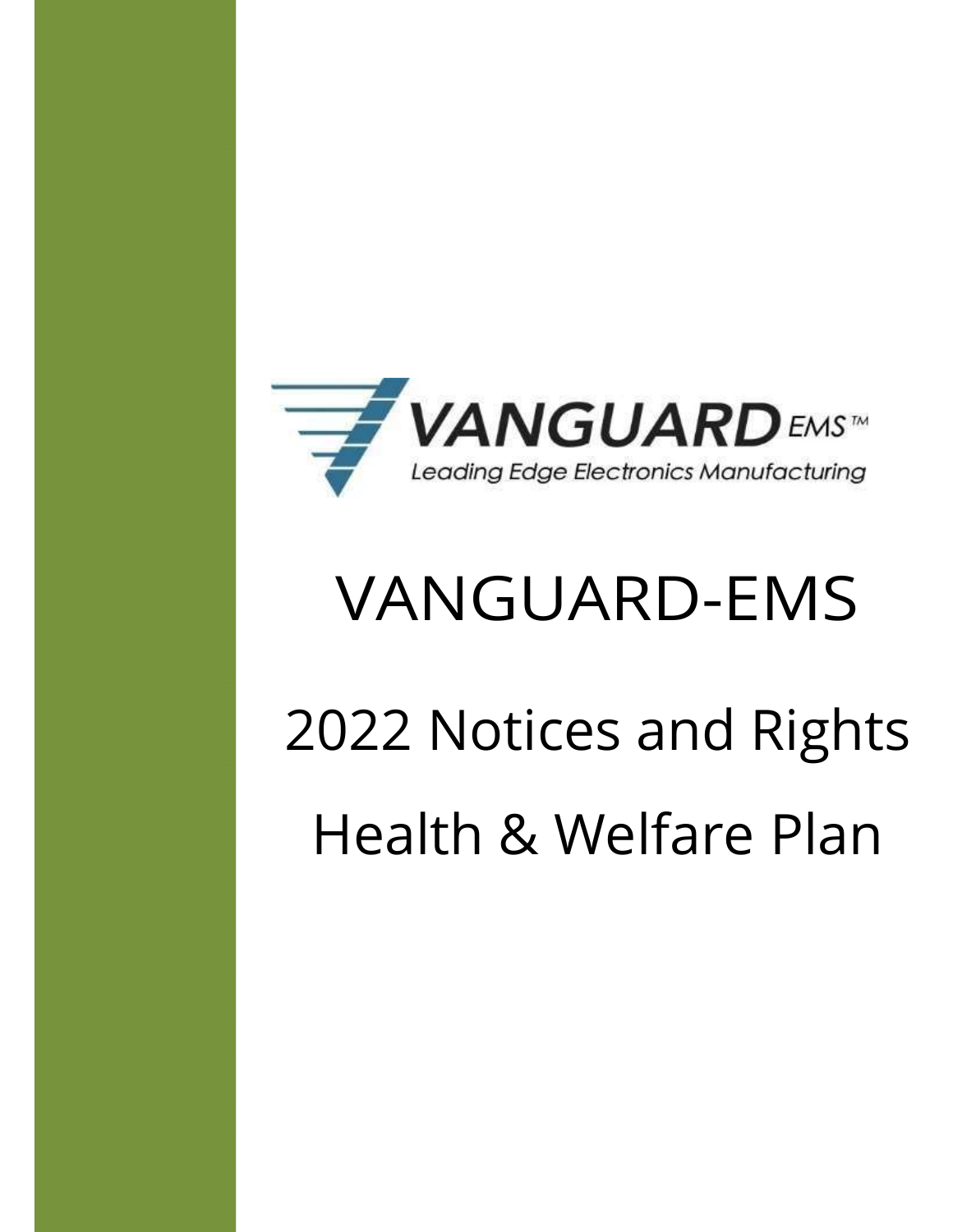# **Table of Contents**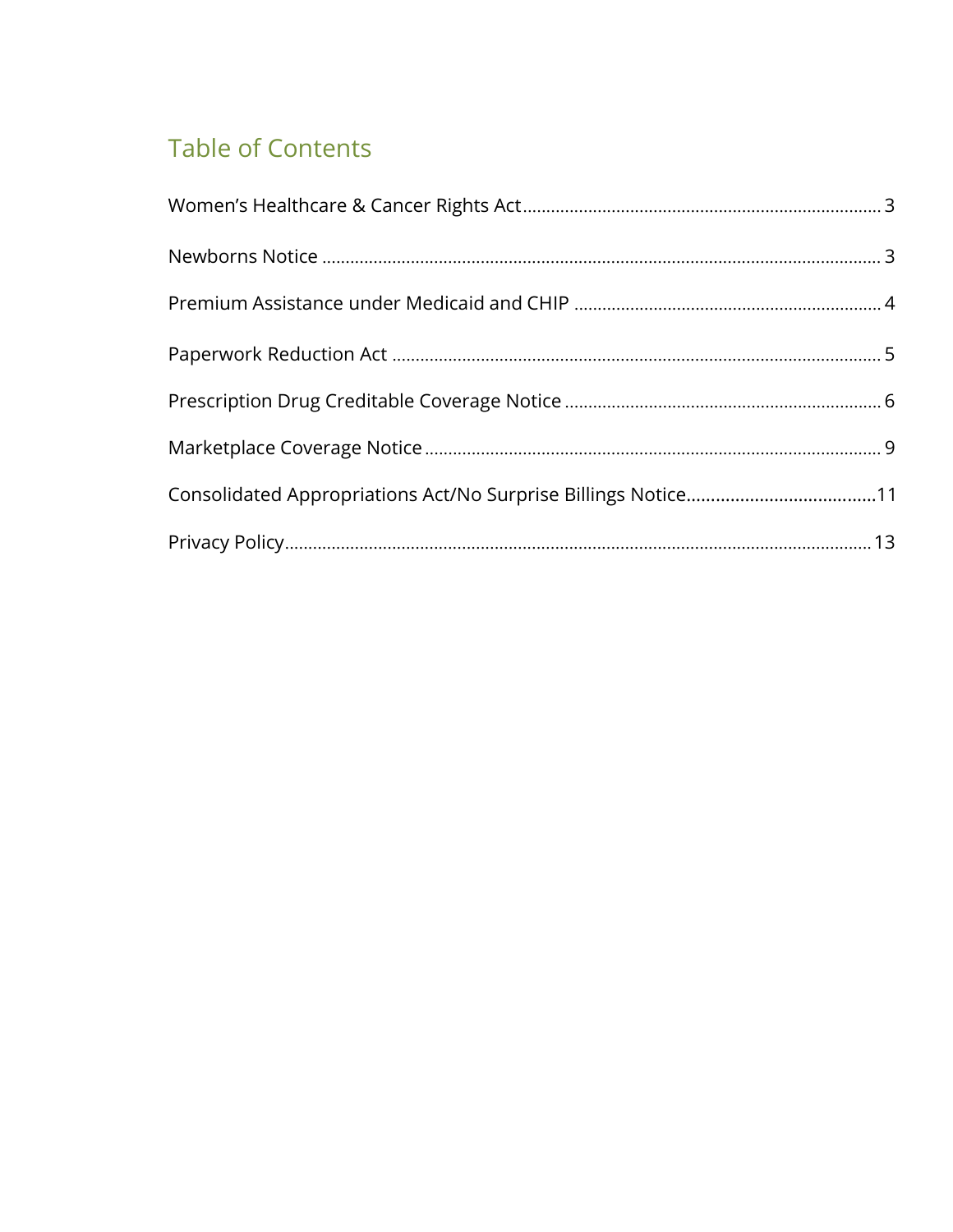# IMPORTANT LEGAL NOTICES AFFECTING YOUR HEALTH PLAN COVERAGE

# THE WOMEN'S HEALTH CANCER RIGHTS ACT OF 1998 (WHCRA)

If you have had or are going to have a mastectomy, you may be entitled to certain benefits under the Women's Health and Cancer Rights Act of 1998 (WHCRA). For individuals receiving mastectomyrelated benefits, coverage will be provided in a manner determined in consultation with the attending physician and the patient, for:

- All stages of reconstruction of the breast on which the mastectomy was performed;
- Surgery and reconstruction of the other breast to produce a symmetrical appearance;
- Prostheses; and Treatment of physical complications of the mastectomy, including lymph edema.

These benefits will be provided subject to the same deductibles and coinsurance applicable to other medical and surgical benefits provided under this plan.

# NEWBORNS ACT DISCLOSURE – FEDERAL

Group health plans and health insurance issuers generally may not, under Federal law, restrict benefits for any hospital length of stay in connection with childbirth for the mother or newborn child to less than 48 hours following a vaginal delivery, or less than 96 hours following a cesarean section. However, Federal law generally does not prohibit the mother's or newborn's attending provider, after consulting with the mother, from discharging the mother or her newborn earlier than 48 hours (or 96 hours as applicable). In any case, plans and issuers may not, under Federal law, require that a provider obtain authorization from the plan or the insurance issuer for prescribing a length of stay not in excess of 48 hours (or 96 hours).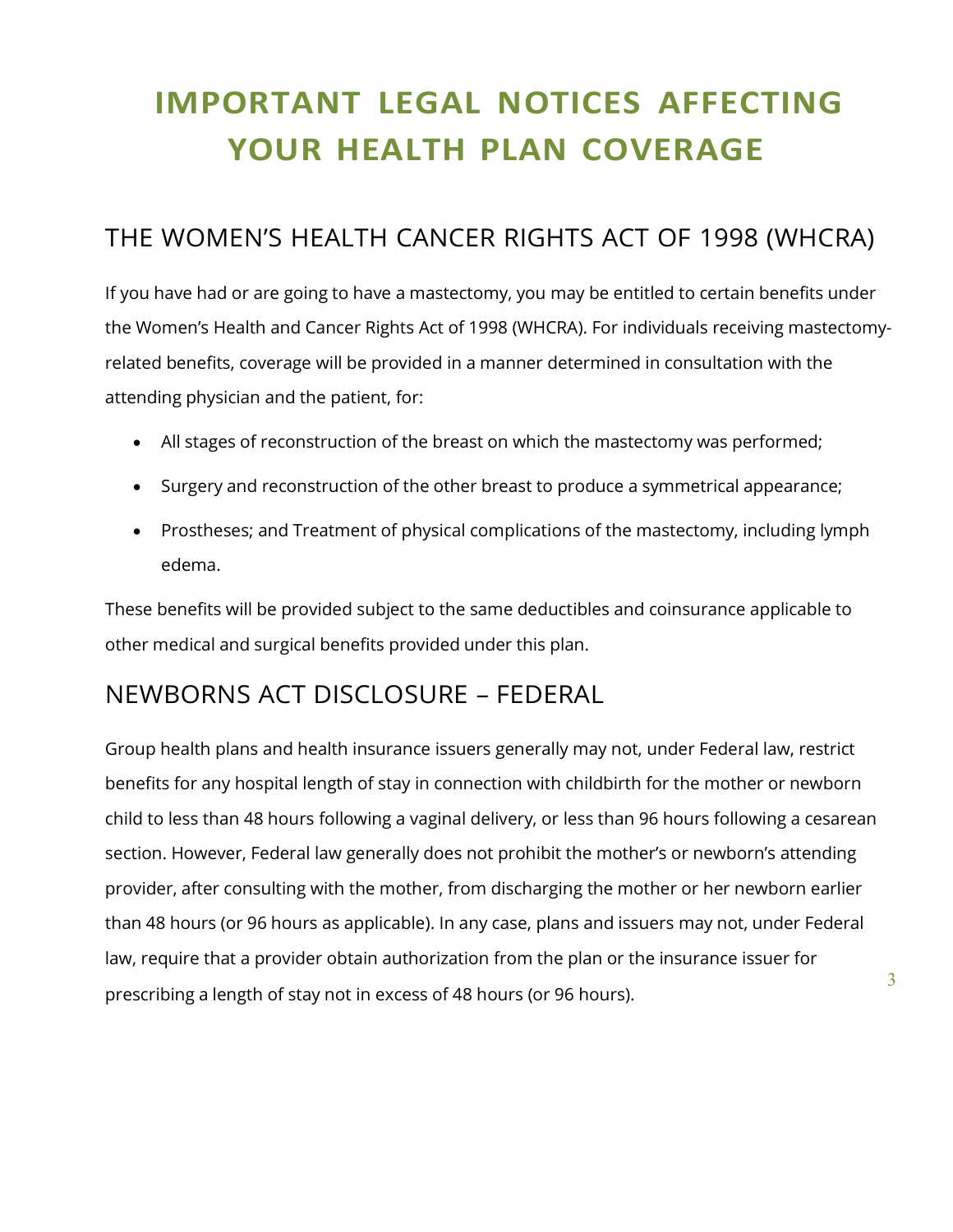### $\mathbf{v} = \mathbf{v}$ PREMIUM ASSISTANCE UNDER MEDICAID AND THE CHILDREN'S HEALTH INSURANCE PROGRAM (CHIP)

If you or your children are eligible for Medicaid or the Children's Health Insurance Program (CHIP) and you're eligible for health coverage from your employer, your State may have a premium assistance program that can help pay for coverage, using funds from their Medicaid or CHIP programs. If you or your children aren't eligible for Medicaid or CHIP, you won't be eligible for these premium assistance programs, but you may be able to buy individual insurance coverage through the Health Insurance Marketplace. For more information, visit www.healthcare.gov.

If you or your dependents are already enrolled in Medicaid or CHIP and you live in a State listed below, contact your State Medicaid or CHIP office to find out if premium assistance is available.

If you or your dependents are NOT currently enrolled in Medicaid or CHIP, and you think you or any of your dependents might be eligible for either of these programs, contact your State Medicaid or CHIP office or dial 1-877-KIDS NOW or www.insurekidsnow.gov to find out how to apply. If you qualify, ask your State if it has a program that might help you pay the premiums for an employersponsored plan.

If you or your dependents are eligible for premium assistance under Medicaid or CHIP, as well as eligible under your employer plan, your employer must allow you to enroll in your employer plan if you aren't already enrolled. This is called a "special enrollment" opportunity, and you must request coverage within 60 days of being determined eligible for premium assistance. If you have questions about enrolling in your employer plan, contact the Department of Labor at www.askebsa.dol.gov or call 1-866-444-EBSA (3272).

You may be eligible for assistance paying your employer health plan premiums. The contact information for Oregon or Washington is listed below:

OREGON – Medicaid and CHIP Website: http://www.oregonhealthcare.gov/index-es.html Website: http://healthcare.oregon.gov/Pages/index.aspx Phone: 1-800-699-9075

WASHINGTON – Medicaid Website: http://www.hca.wa.gov Phone: 1-800-562-3022 ext. 15473

For a listing of other eligible States, as of October 15, 2021, go to the link below:

https://www.dol.gov/sites/dolgov/files/ebsa/laws-and-regulations/laws/chipra/model-notice.pdf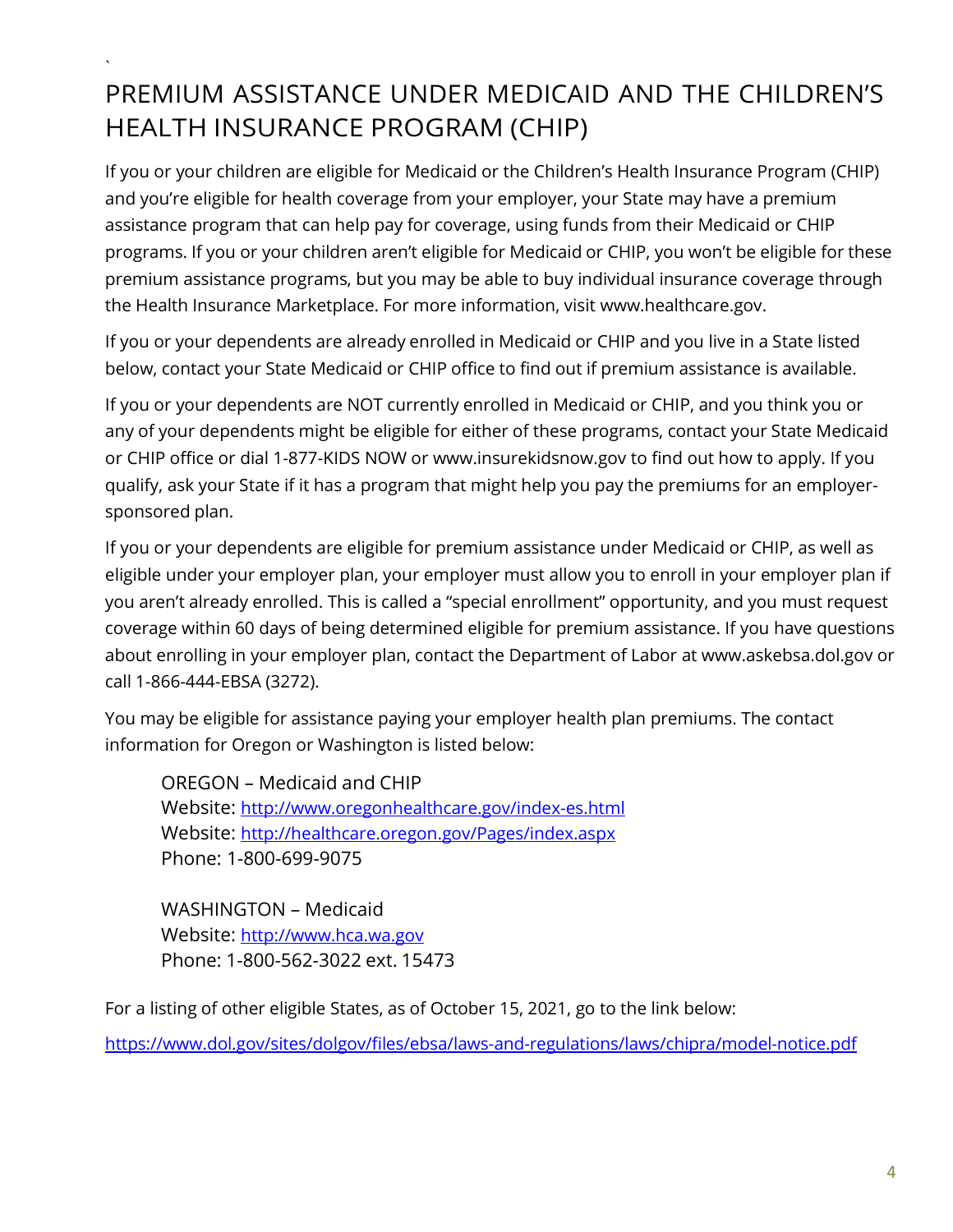#### $\mathbf{v} = \mathbf{v}$ PAPERWORK REDUCTION ACT STATEMENT

According to the Paperwork Reduction Act of 1995 (Pub. L. 104-13) (PRA), no persons are required to respond to a collection of information unless such collection displays a valid Office of Management and Budget (OMB) control number. The Department notes that a Federal agency cannot conduct or sponsor a collection of information unless it is approved by OMB under the PRA, and displays a currently valid OMB control number, and the public is not required to respond to a collection of information unless it displays a currently valid OMB control number. See 44 U.S.C. 3507. Also, notwithstanding any other provisions of law, no person shall be subject to penalty for failing to comply with a collection of information if the collection of information does not display a currently valid OMB control number. See 44 U.S.C. 3512.

The public reporting burden for this collection of information is estimated to average approximately seven minutes per respondent. Interested parties are encouraged to send comments regarding the burden estimate or any other aspect of this collection of information, including suggestions for reducing this burden, to the U.S. Department of Labor, Employee Benefits Security Administration, Office of Policy and Research, Attention: PRA Clearance Officer, 200 Constitution Avenue, N.W., Room N-5718, Washington, DC 20210 or email ebsa.opr@dol.gov and reference the OMB Control Number 1210-0137.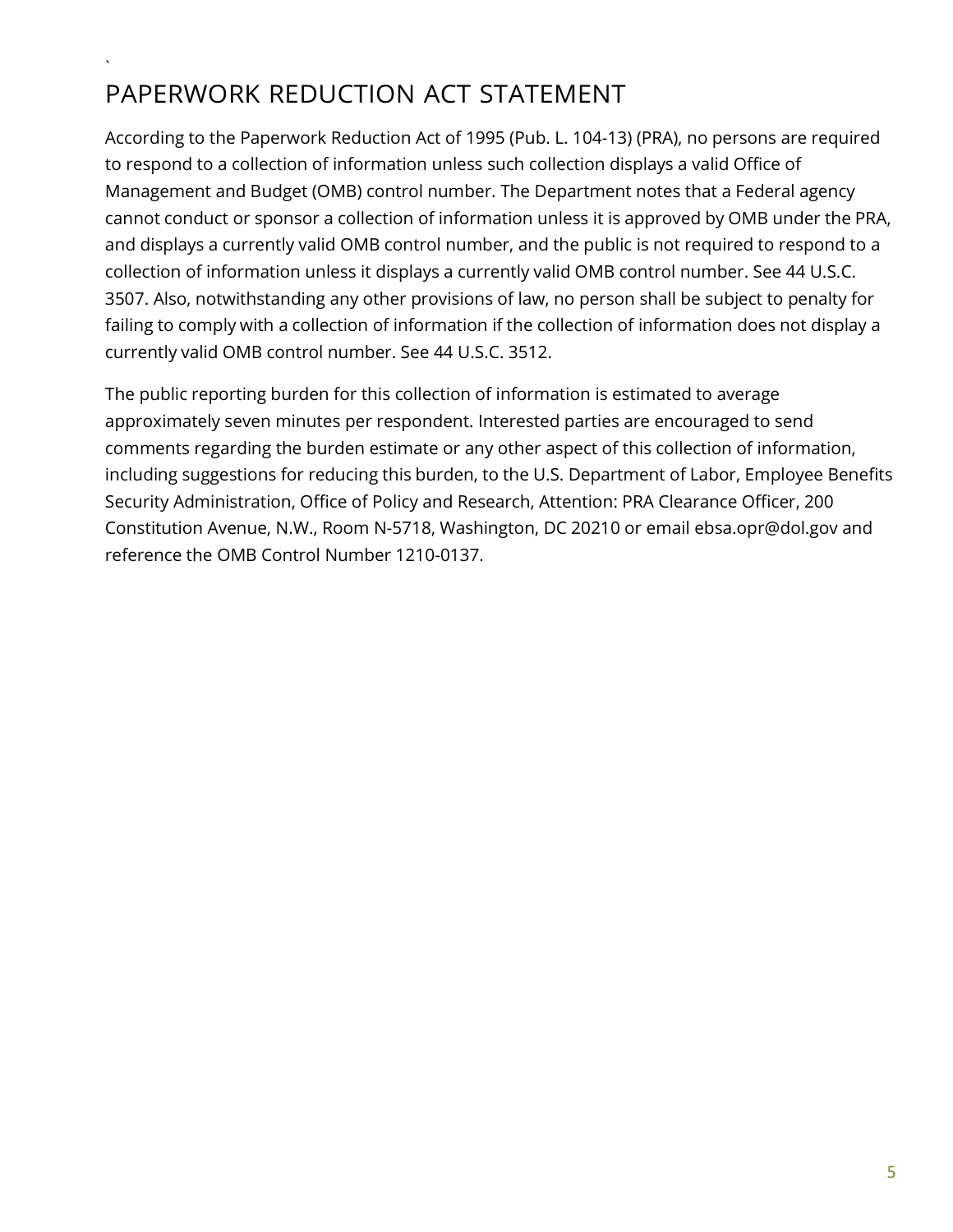#### $\mathbf{v} = \mathbf{v}$ PRESCRIPTION DRUG CREDITABLE COVERAGE NOTICE

This notice has information about your current prescription drug coverage with Providence Health Plan or Kaiser Permanente, and about your options under Medicare's prescription drug coverage. This information can help you decide whether or not you want to join a Medicare drug plan once you're eligible.

If you are considering joining, you should compare your current coverage, including which drugs are covered at what cost, with the coverage and costs of the plans offering Medicare prescription drug coverage in your area. Information about where you can get help to make decisions about your prescription drug coverage is at the end of this notice.

There are two things you need to know about your current coverage and Medicare's prescription drug coverage:

- 1. Medicare prescription drug coverage became available in 2006 to everyone with Medicare. You can get this coverage if you join a Medicare Prescription Drug Plan or join a Medicare Advantage Plan (like an HMO or PPO) that offers prescription drug coverage. All Medicare drug plans provide at least a standard level of coverage set by Medicare. Some plans may also offer more coverage for a higher monthly premium.
- 2. Providence Health Plan and Kaiser Permanente have determined that the prescription drug coverage offered by the Vanguard-EMS is, on average for all plan participants, expected to pay out as much as standard Medicare prescription drug coverage pays and is therefore considered Creditable Coverage.

#### Because your existing coverage is Creditable Coverage, you can keep this coverage and not pay a higher premium (a penalty) if you later decide to join a Medicare drug plan.

#### WHEN CAN YOU JOIN A MEDICARE DRUG PLAN?

You can join a Medicare drug plan when you first become eligible for Medicare and each year from October 15<sup>th</sup> to December 7<sup>th</sup>. However, if you lose your current creditable prescription drug coverage, through no fault of your own, you will also be eligible for a two (2) month Special Enrollment Period (SEP) to join a Medicare drug plan.

#### WHAT HAPPENS TO YOUR CURRENT COVERAGE IF YOU DECIDE TO JOIN A MEDICARE DRUG PLAN?

If you decide to join a Medicare drug plan, your current coverage will not be affected.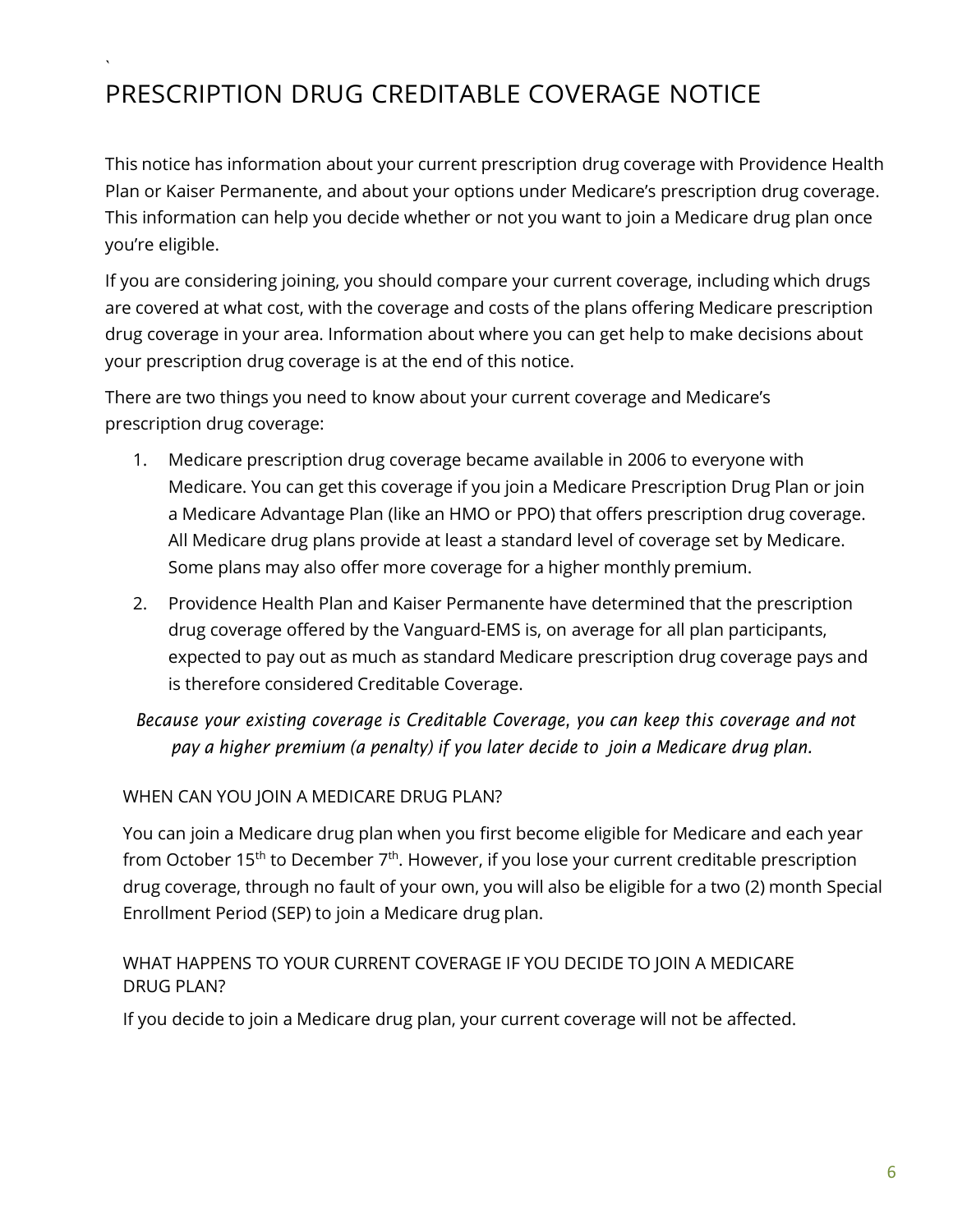$\mathbf{v} = \mathbf{v}$ Following is a summary of the current prescription drug coverage under the three plans offered by Vanguard-EMS:

|                                                | <b>PROVIDENCE</b><br><b>PPO</b> | PROVIDENCE<br><b>HSA</b> | <b>KAISER</b><br><b>HMO</b> |
|------------------------------------------------|---------------------------------|--------------------------|-----------------------------|
| Calendar Year Deductible                       | Waived                          | Deductible Required      | Waived                      |
| <b>30-DAY SUPPLY</b>                           |                                 |                          |                             |
| Tier 1: Preferred Low Cost Generics            | \$0                             | 20%                      | \$15                        |
| Tier 2: Mostly Non-Preferred Generics          | \$10                            | 20%                      | \$15                        |
| Tier 3: Low Cost Brand + Expensive Generics    | \$40                            | 20%                      | \$30                        |
| Tier 4: All other Brand and High Cost Generics | \$75                            | 20%                      | \$50                        |
| Tiers 5 & 6: Specialty, Generic & Brand        | 50% up to \$200                 | 50% up to \$200          | \$150                       |
| 90-DAY SUPPLY                                  |                                 |                          |                             |
| Tier 1: Preferred Low Cost Generics            | \$0                             | 20%                      | \$30                        |
| Tier 2: Mostly Non-Preferred Generics          | \$20                            | 20%                      | \$30                        |
| Tier 3: Low Cost Brand + Expensive Generics    | \$80                            | 20%                      | \$60                        |
| Tier 4: All other Brand and High Cost Generics | \$150                           | 20%                      | \$100                       |

If you do decide to join a Medicare drug plan and drop your current coverage, be aware that you and your dependents will be able to get this coverage back but only if there's a qualifying event or during the plan's annual open enrollment.

#### WHEN WILL YOU PAY A HIGHER PREMIUM (PENALTY) TO JOIN A MEDICARE DRUG PLAN?

You should also know that if you drop or lose your current coverage through Vanguard-EMS and don't join a Medicare drug plan within 63 continuous days after your current coverage ends, you may pay a higher premium (a penalty) to join a Medicare drug plan later.

If you go 63 continuous days or longer without creditable prescription drug coverage, your monthly premium may go up by at least 1% of the Medicare base beneficiary premium per month for every month that you did not have that coverage. For example, if you go 19 months without creditable coverage, your premium may consistently be at least 19% higher than the Medicare base beneficiary premium. You may have to pay this higher premium (a penalty) as long as you have Medicare prescription drug coverage. In addition, you may have to wait until the following October to join.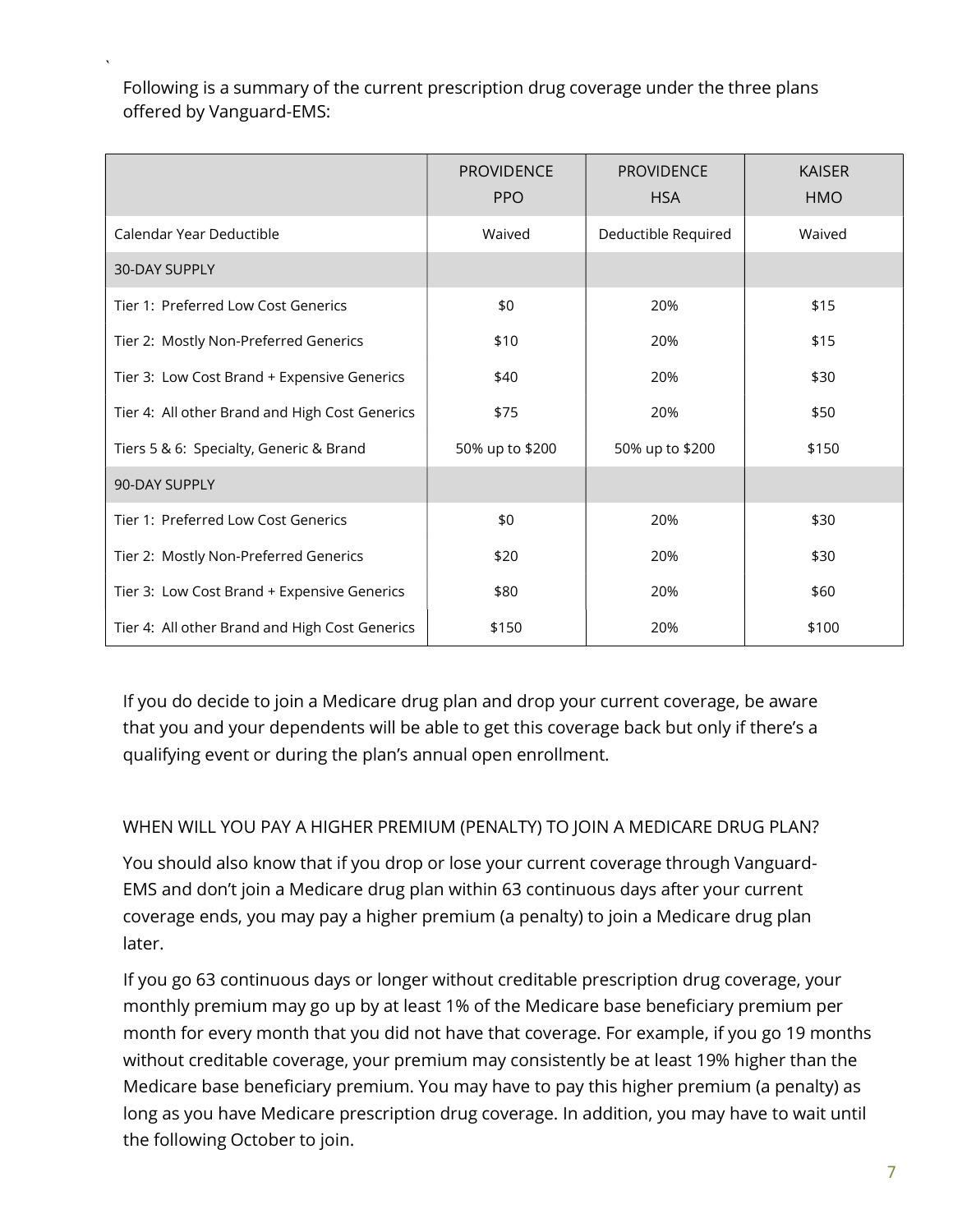FOR MORE INFORMATION ABOUT THIS NOTICE OR YOUR CURRENT PRESCRIPTION DRUG COVERAGE…

Contact Human Resources for further information.

NOTE: You'll get this notice each year. You will also get it before the next period you can join a Medicare drug plan, and if this coverage through Vanguard-EMS changes. You also may request a copy of this notice at any time.

FOR MORE INFORMATION ABOUT YOUR OPTIONS UNDER MEDICARE PRESCRIPTION DRUG COVERAGE…

More detailed information about Medicare plans that offer prescription drug coverage is in the "Medicare & You" handbook. If you're enrolled in Medicare, you'll get a copy of the handbook in the mail every year from Medicare. You may also be contacted directly by Medicare drug plans.

For more information about Medicare prescription drug coverage:

• Visit www.medicare.gov

 $\mathbf{v} = \mathbf{v}$ 

- Call your State Health Insurance Assistance Program (see the inside back cover of your copy of the "Medicare & You" handbook for their telephone number) for personalized help
- Call 1-800-MEDICARE (1-800-633-4227). TTY users should call 1-877-486-2048.

If you have limited income and resources, extra help paying for Medicare prescription drug coverage is available. For information about this extra help, visit Social Security on the web at www.socialsecurity.gov, or call them at 1-800-772-1213 (TTY 1-800-325-0778).

Remember: Keep this Creditable Coverage notice. If you decide to join one of the Medicare drug plans, you may be required to provide a copy of this notice when you join to show whether or not you have maintained creditable coverage and, therefore, whether or not you are required to pay a higher premium (a penalty).

| Date:           | December 2021                                |  |  |
|-----------------|----------------------------------------------|--|--|
| Name of Entity: | Vanguard-EMS                                 |  |  |
| Contact:        | Human Resources                              |  |  |
| Address:        | 3725 SW Hocken Avenue<br>Beaverton, OR 97005 |  |  |
| Phone Number:   | (503) 644-4808                               |  |  |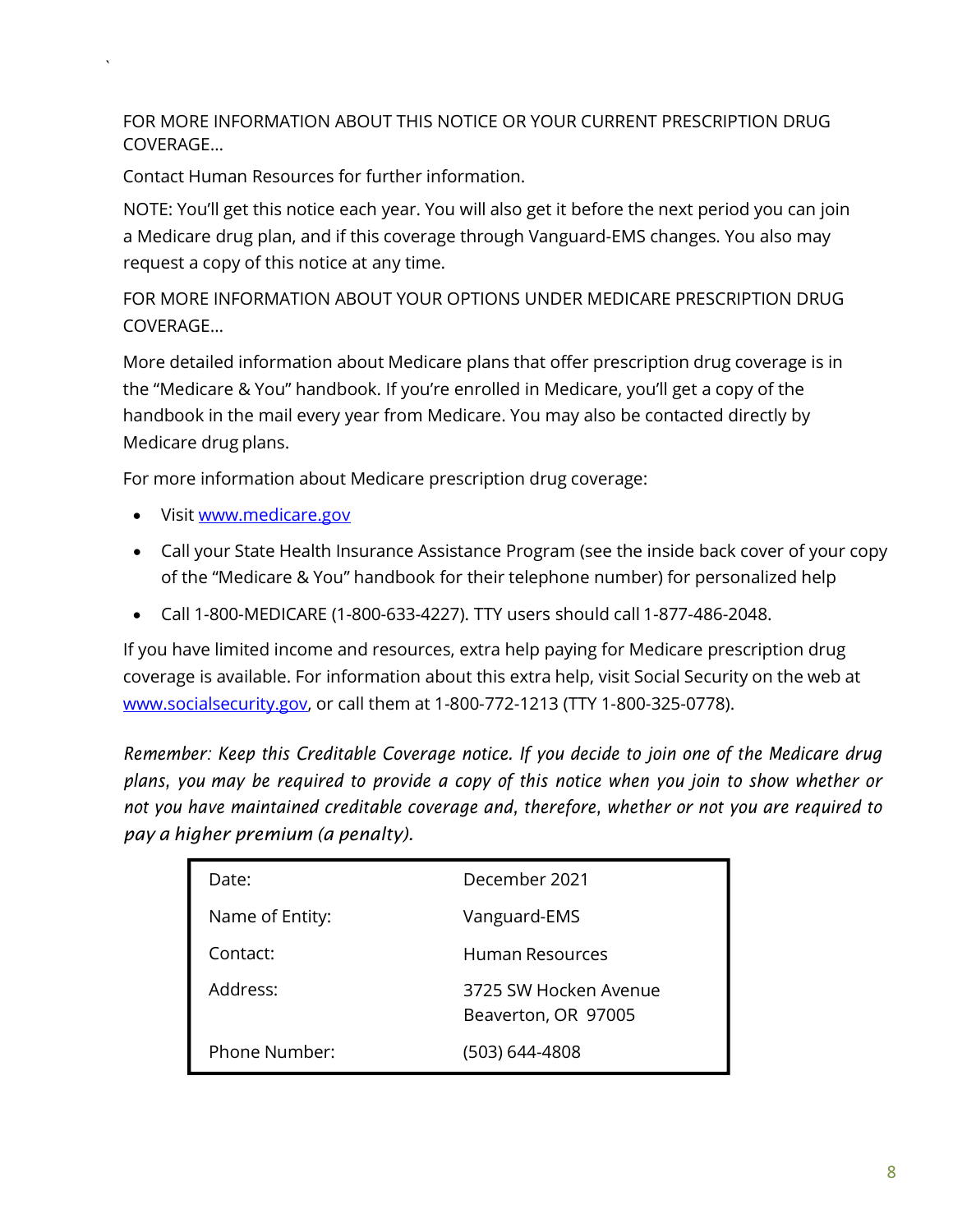# FEDERAL MARKETPLACE EXCHANGE NOTICE



 $\mathbf{v} = \mathbf{v}$ 

New Health Insurance Marketplace Coverage Options and Your **Health Coverage** 

**Form Approved** OMB No. 1210-0149 Exp 6-30-23

#### PART A: GENERAL INFORMATION

When key parts of the health care law take effect in 2014, there will be a new way to buy health insurance: the Health Insurance Marketplace. To assist you as you evaluate options for you and your family, this notice provides some basic information about the new Marketplace and employment based health coverage offered by your employer.

What is the Health Insurance Marketplace?

The Marketplace is designed to help you find health insurance that meets your needs and fits your budget. The Marketplace offers "one-stop shopping" to find and compare private health insurance options. You may also be eligible for a new kind of tax credit that lowers your monthly premium right away. Open enrollment for health insurance coverage through the Marketplace begins in October 2013 for coverage starting as early as January 1, 2014.

Can I Save Money on my Health Insurance Premiums in the Marketplace?

You may qualify to save money and lower your monthly premium, but only if your employer does not offer coverage, or offers coverage that doesn't meet certain standards. The savings on your premium that you're eligible for depends on your household income.

Does Employer Health Coverage Affect Eligibility for Premium Savings through the Marketplace? Yes. If you have an offer of health coverage from your employer that meets certain standards, you will not be eligible for a tax credit through the Marketplace and may wish to enroll in your employer's health plan. However, you may be eligible for a tax credit that lowers your monthly premium, or a reduction in certain cost-sharing if your employer does not offer coverage to you at all or does not offer coverage that meets certain standards. If the cost of a plan from your employer that would cover you (and not any other members of your family) is more than 9.5% of your household income for the year, or if the coverage your employer provides does not meet the "minimum value" standard set by the Affordable Care Act, you may be eligible for a tax credit.\*

Note: If you purchase a health plan through the Marketplace instead of accepting health coverage offered by your employer, then you may lose the employer contribution (if any) to the employer-offered coverage. Also, this employer contribution -as well as your employee contribution to employer-offered coverage- is often excluded from income for Federal and State income tax purposes. Your payments for coverage through the Marketplace are made on an after-tax basis.

How Can I Get More Information?

For more information about your coverage offered by your employer, please check your summary plan description or contact the HR Department.

The Marketplace can help you evaluate your coverage options, including your eligibility for coverage through the Marketplace and its cost. Please visit HealthCare.gov for more information, including an online application for health insurance coverage and contact information for a Health Insurance Marketplace in your area.

\* An employer-sponsored health plan meets the "minimum value standard" if the plan's share of the total allowed benefit costs covered by the plan is no less than 60 percent of such costs.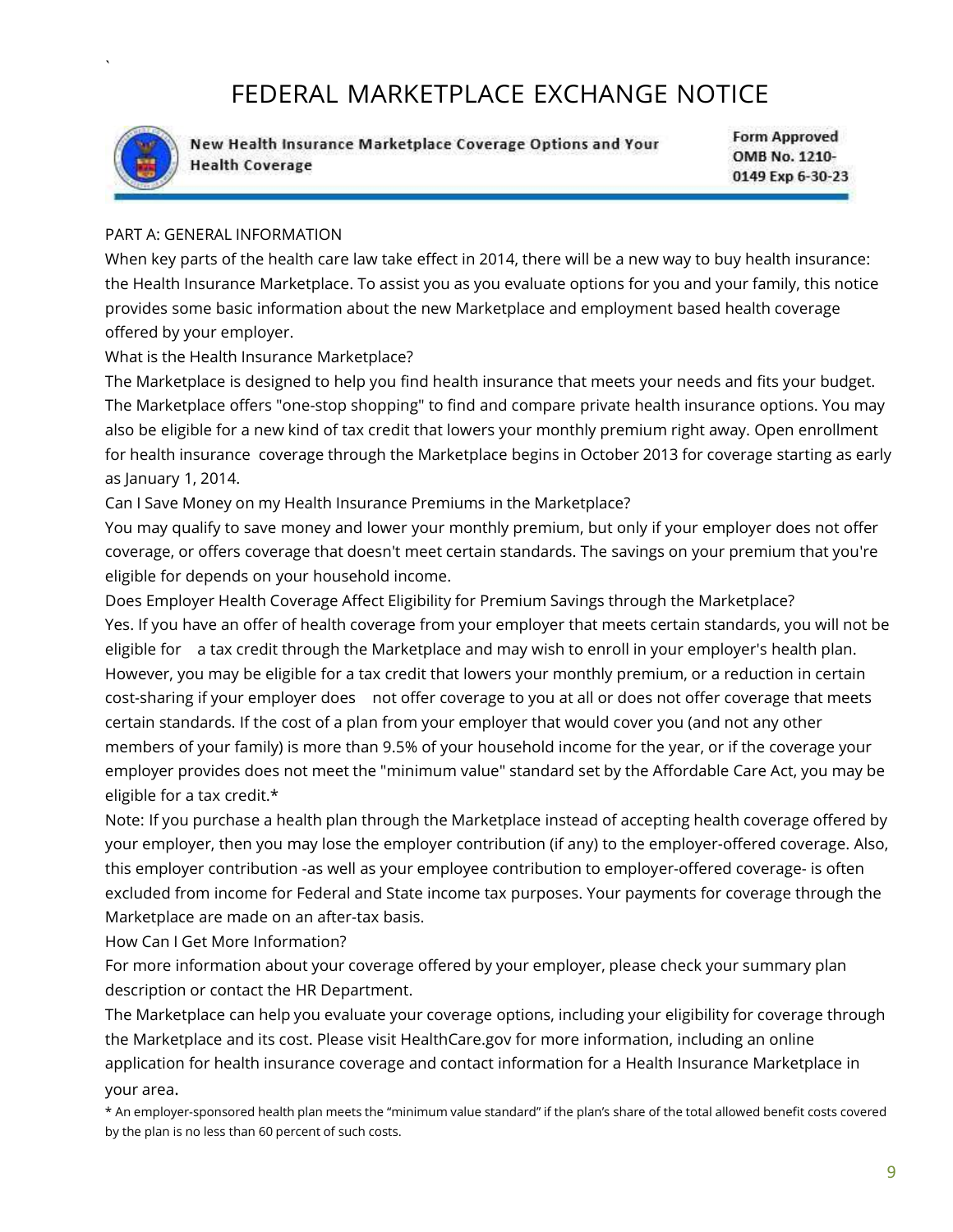#### $\mathbf{v} = \mathbf{v}$ PART B: Information About Health Coverage Offered by Your Employer

This section contains information about any health coverage offered by your employer. If you decide to complete an application for coverage in the Marketplace, you will be asked to provide this information. This information is numbered to correspond to the Marketplace application.

| 1. Employer name                                                  |                               | 2. Employer Identification |                |  |  |  |
|-------------------------------------------------------------------|-------------------------------|----------------------------|----------------|--|--|--|
| <b>Vanguard EMS</b>                                               |                               | Number                     |                |  |  |  |
|                                                                   |                               | 72-1546821                 |                |  |  |  |
| 3. Employer address                                               |                               | 4. Employer phone number   |                |  |  |  |
| 3725 SW Hocken Avenue                                             | 503-672-4203                  |                            |                |  |  |  |
| 5. City                                                           |                               | $6.$ State                 | $ 7.$ ZIP code |  |  |  |
| <b>Beaverton</b>                                                  | <b>IOR</b>                    | 97005                      |                |  |  |  |
| 8. Who can we contact about employee health coverage at this job? |                               |                            |                |  |  |  |
| Annessa Moon                                                      |                               |                            |                |  |  |  |
| 9. Phone number (if different from above)                         | 10. Email address             |                            |                |  |  |  |
|                                                                   | annessa.moon@vanguard-ems.com |                            |                |  |  |  |

Here is some basic information about health coverage offered by this employer:

As your employer, we offer a health plan to:

Some employees. Eligible employees are: employees regularly scheduled to work X 30 hrs per week

With respect to dependents:

 $\mathsf{X} \vert$  We do offer coverage. Eligible dependents are: spouse and children up to age 26  $\;$ 

 $\lvert \bm{\chi} \rvert$ lf checked, this coverage meets the minimum value standard, and the cost of this coverage to you is intended to be affordable\*, based on employee wages.

\* Even if your employer intends your coverage to be affordable, you may still be eligible for a premium discount through the Marketplace. The Marketplace will use your household income, along with other factors, to determine whether you may be eligible for a premium discount. If, for example, your wages vary from week to week (perhaps you are an hourly employee or you work on a commission basis), if you are newly employed mid-year, or if you have other income losses, you may still qualify for a premium discount.

If you decide to shop for coverage in the Marketplace, HealthCare.gov will guide you through the process. Here's the employer information you'll enter when you visit **HealthCare.gov** to find out if you can get a tax credit to lower your monthly premiums.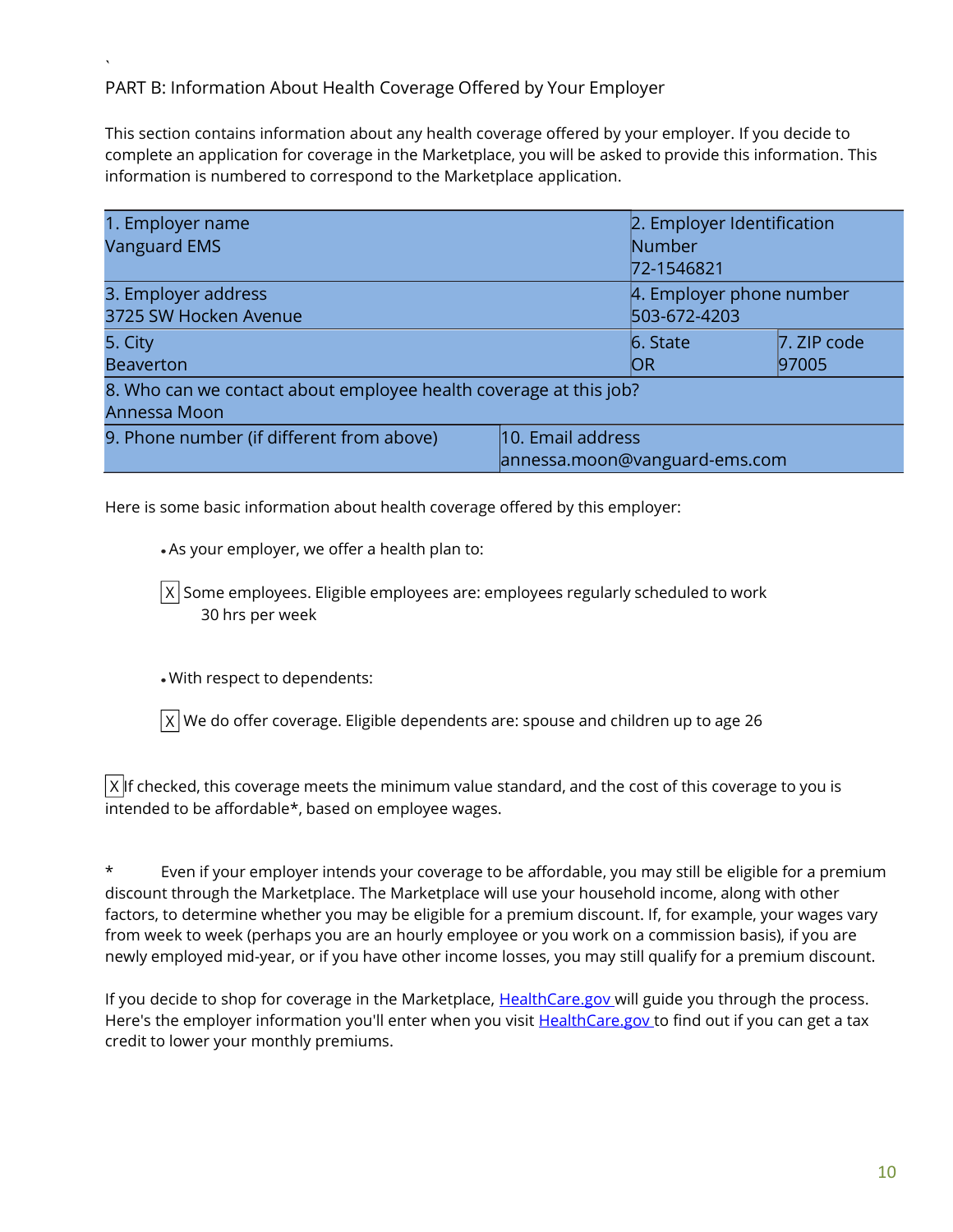## Consolidated Appropriations Act Disclosure for Plan Members Vanguard-EMS

The Consolidated Appropriations Act (CAA) is a comprehensive set of laws that include the No Surprises Act (NSA) and transparency provisions. Plan Sponsors are required to post an NSA Notice in a prominent location in the workplace and/or post a link to the NSA Notice on the searchable home page of their websites. The Department of Labor (DOL) has provided a model notice, which should be used for plan years beginning on or after January 1, 2022.

#### Your Rights and Protections Against Surprise Medical Bills

When you get emergency care or get treated by an out-of-network provider at an in-network hospital or ambulatory surgical center, you are protected from surprise billing or balance billing.

#### What is "balance billing" (sometimes called "surprise billing")?

When you see a doctor or other health care provider, you may owe certain out-of-pocket costs, such as a copayment, coinsurance, and/or a deductible. You may have other costs or have to pay the entire bill if you see a provider or visit a health care facility that isn't in your health plan's network.

"Out-of-network" describes providers and facilities that haven't signed a contract with your health plan. Out-of-network providers may be permitted to bill you for the difference between what your plan agreed to pay and the full amount charged for a service. This is called "balance billing." This amount is likely more than in-network costs for the same service and might not count toward your annual out-ofpocket limit.

"Surprise billing" is an unexpected balance bill. This can happen when you can't control who is involved in your care—like when you have an emergency or when you schedule a visit at an in- network facility but are unexpectedly treated by an out-of-network provider.

#### You are protected from balance billing for:

#### Emergency services

 $\mathbf{v} = \mathbf{v}$ 

If you have an emergency medical condition and get emergency services from an out-of-network provider or facility, the most the provider or facility may bill you is your plan's in-network cost-sharing amount (such as copayments and coinsurance). You can't be balance billed for these emergency services. This includes services you may get after you're in stable condition, unless you give written consent and give up your protections not to be balanced billed for these post-stabilization services.

#### Certain services at an in-network hospital or ambulatory surgical center

When you get services from an in-network hospital or ambulatory surgical center, certain providers there may be out-of-network. In these cases, the most those providers may bill you is your plan's innetwork cost-sharing amount. This applies to emergency medicine, anesthesia, pathology, radiology, laboratory, neonatology, assistant surgeon, hospitalist, or intensivist services. These providers can't balance bill you and may not ask you to give up your protections not to be balance billed. If you get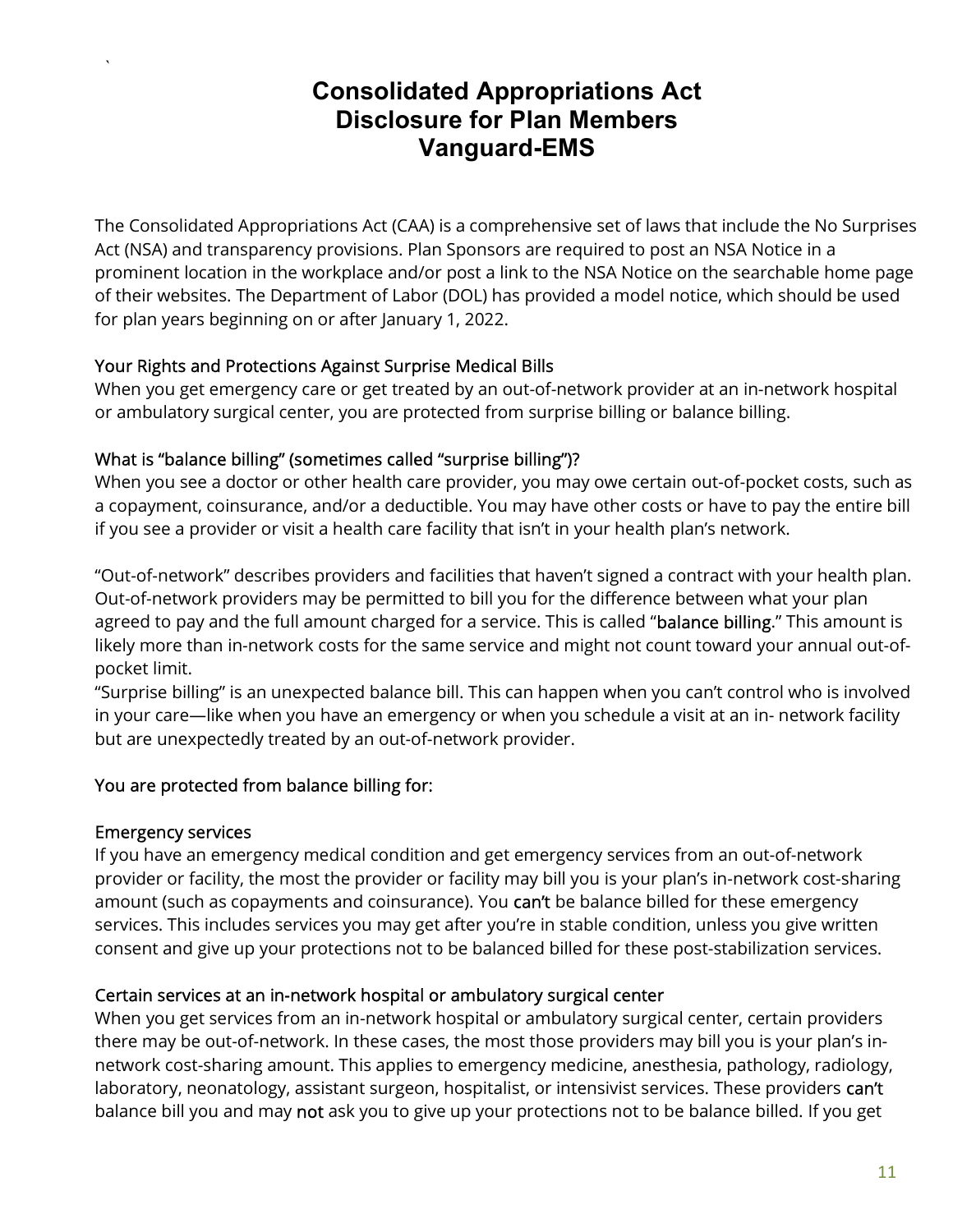$\mathbf{v} = \mathbf{v}$ other services at these in-network facilities, out-of-network providers can't balance bill you, unless you give written consent and give up your protections.

#### You're never required to give up your protections from balance billing. You also aren't required to get care out-of-network. You can choose a provider or facility in your plan's network.

#### When balance billing isn't allowed, you also have the following protections:

• • You are only responsible for paying your share of the cost (like the copayments, coinsurance, and deductibles that you would pay if the provider or facility was in-network). Your health plan will pay out-of-network providers and facilities directly.

• Your health plan generally must: o Cover emergency services without requiring you to get approval for services in advance (prior authorization).

o Cover emergency services by out-of-network providers.

o Base what you owe the provider or facility (cost-sharing) on what it would pay an in-network provider or facility and show that amount in your explanation of benefits.

o Count any amount you pay for emergency services or out-of-network services toward your deductible and out-of-pocket limit.

If you believe you've been wrongly billed, you may contact the Department of Health and Human Services to reach the entity responsible for enforcing the federal balance or surprise billing protection laws at 1-800-985-3059.

Visit https://www.cms.gov/nosurprises for more information about your rights under federal law.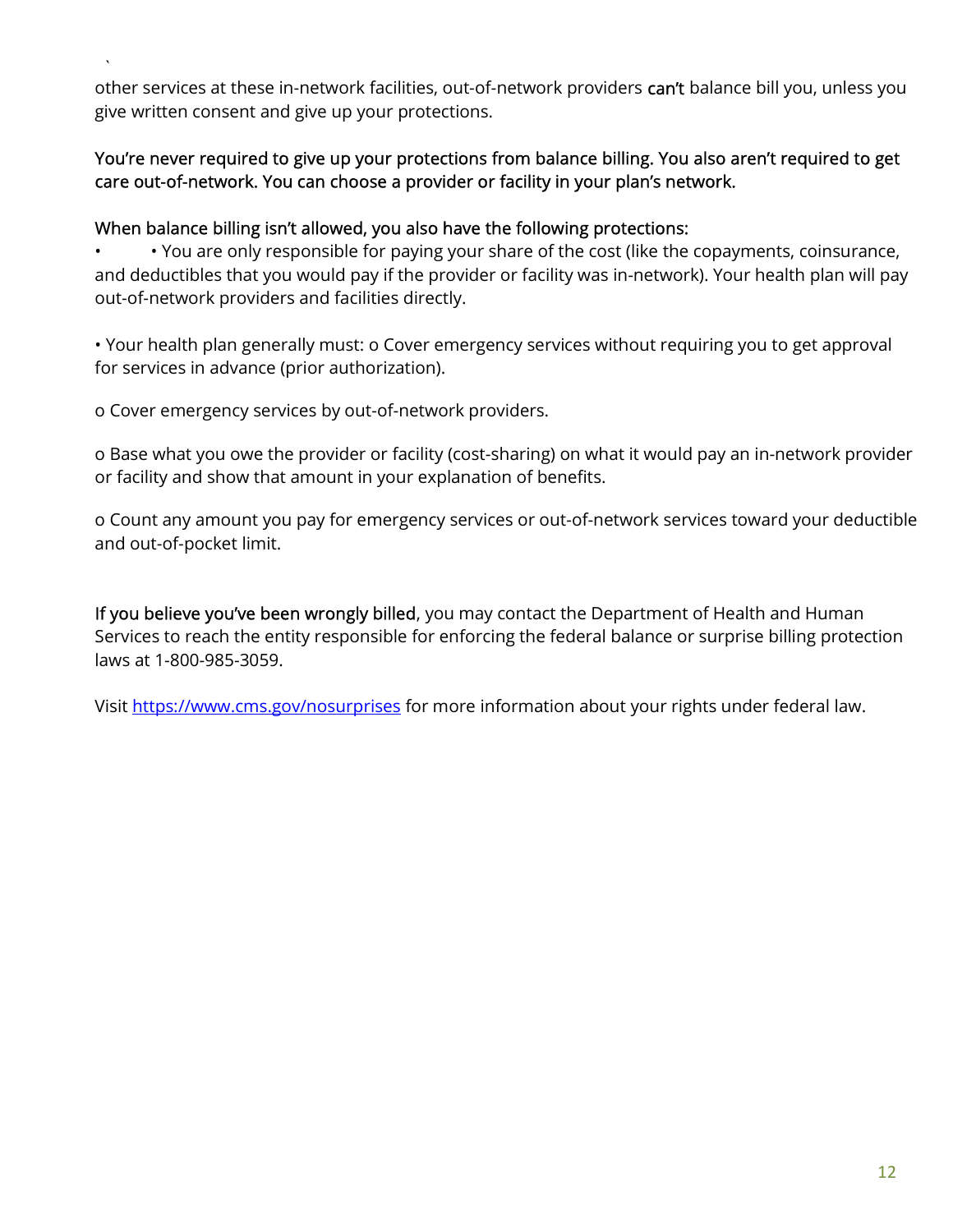#### $\mathbf{v} = \mathbf{v}$ VANGUARD-EMS NOTICE OF PRIVACY PRACTICES

Your Information. Your Rights. Our Responsibilities.

This notice describes how medical information about you may be used and disclosed and how you can get access to this information. Please review it carefully.

#### Your Rights

You have the right to:

- Get a copy of your health and claims records
- **Correct your health and claims records**
- **Request confidential communication**
- Ask us to limit the information we share
- Get a list of those with whom we've shared your information
- Get a copy of this privacy notice
- Choose someone to act for you
- File a complaint if you believe your privacy rights have been violated

#### Your Choices

You have some choices in the way that we use and share information as we:

- Answer coverage questions from your family and friends
- **Provide disaster relief**
- **Market our services**
- **Our Uses and Disclosures**

We may use and share your information as we:

- Help manage the health care treatment you receive
- Run our organization
- **Pay for your health services**
- **Administer your health plan**
- **Help with public health and safety issues**
- Do research
- **Comply with the law**
- Respond to lawsuits and legal actions

#### Your Rights

When it comes to your health information, you have certain rights. This section explains your rights and some of our responsibilities to help you.

Get a copy of health and claims records.

You can ask to see or get a copy of your health and claims records and other health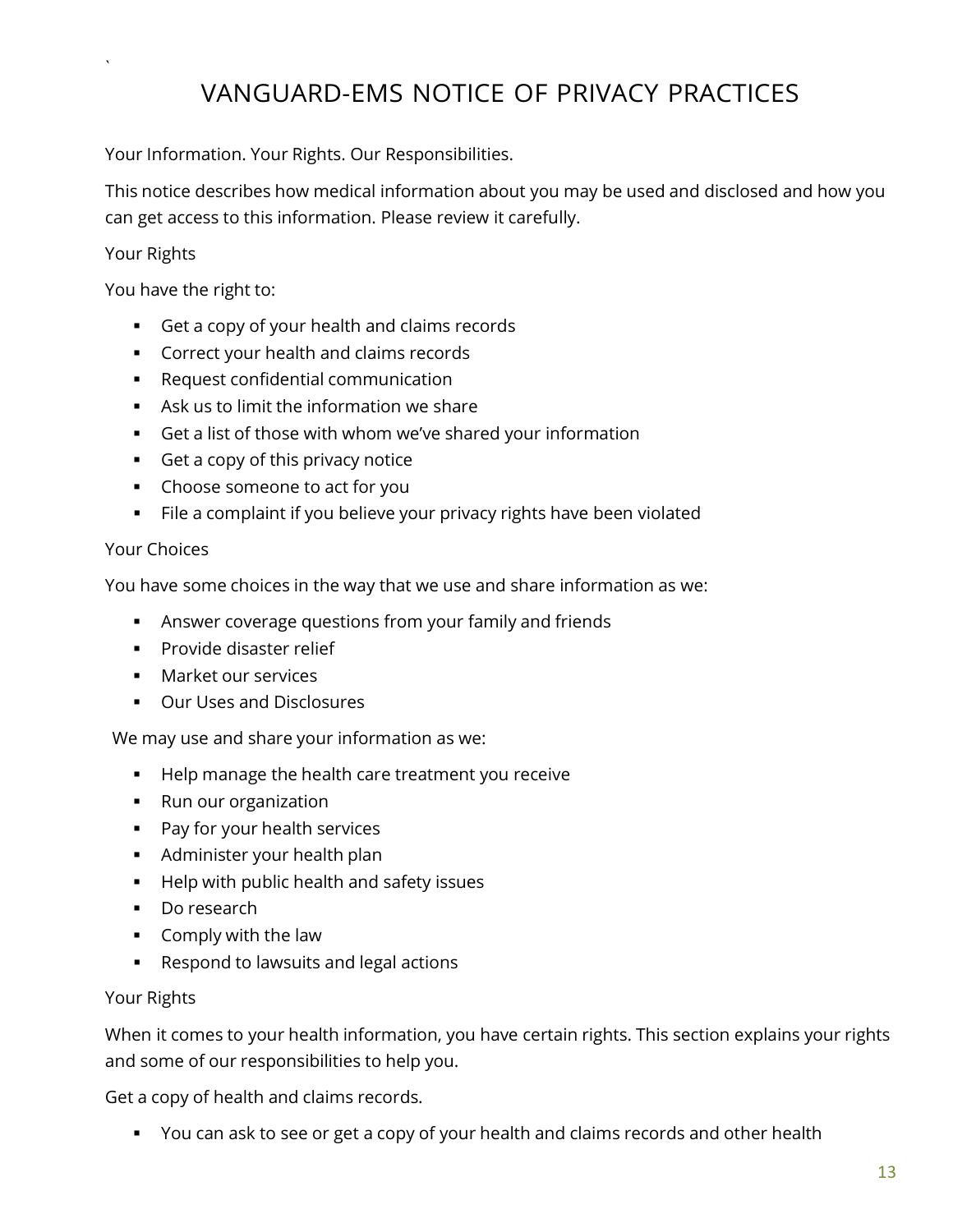$\mathbf{v} = \mathbf{v}$ information we have about you. Ask us how to do this.

 We will provide a copy or a summary of your health and Protected Health Information records, usually within 30 days of your request. We may charge a reasonable, cost-based fee.

Ask us to correct health and claims records

- You can ask us to correct your health and claims records if you think they are incorrect or incomplete. Ask us how to do this.
- We may say "no" to your request, but we'll tell you why in writing within 60 days.

#### Request confidential communications

- You can ask us to contact you in a specific way (for example, home or office phone) or to send mail to a different address.
- We will consider all reasonable requests, and must say "yes" if you tell us you would be in danger if we do not.

Ask us to limit what we use or share

- You can ask us not to use or share certain health information for treatment, payment, or our operations.
- We are not required to agree to your request, and we may say "no" if it would affect your care.

Get a list of those with whom we've shared information

- You can ask for a list (accounting) of the times we've shared your health information for six years prior to the date you ask, who we shared it with, and why.
- We will include all the disclosures except for those about treatment, payment, and health care operations, and certain other disclosures (such as any you asked us to make). We'll provide one accounting a year for free but will charge a reasonable, cost-based fee if you ask for another one within 12 months.

Get a copy of this privacy notice

 You can ask for a paper copy of this notice at any time, even if you have agreed to receive the notice electronically. We will provide you with a paper copy promptly.

Choose someone to act for you

- **If you have given someone medical power of attorney or if someone is your legal** guardian, that person can exercise your rights and make choices about your health information.
- We will make sure the person has this authority and can act for you before we take any action.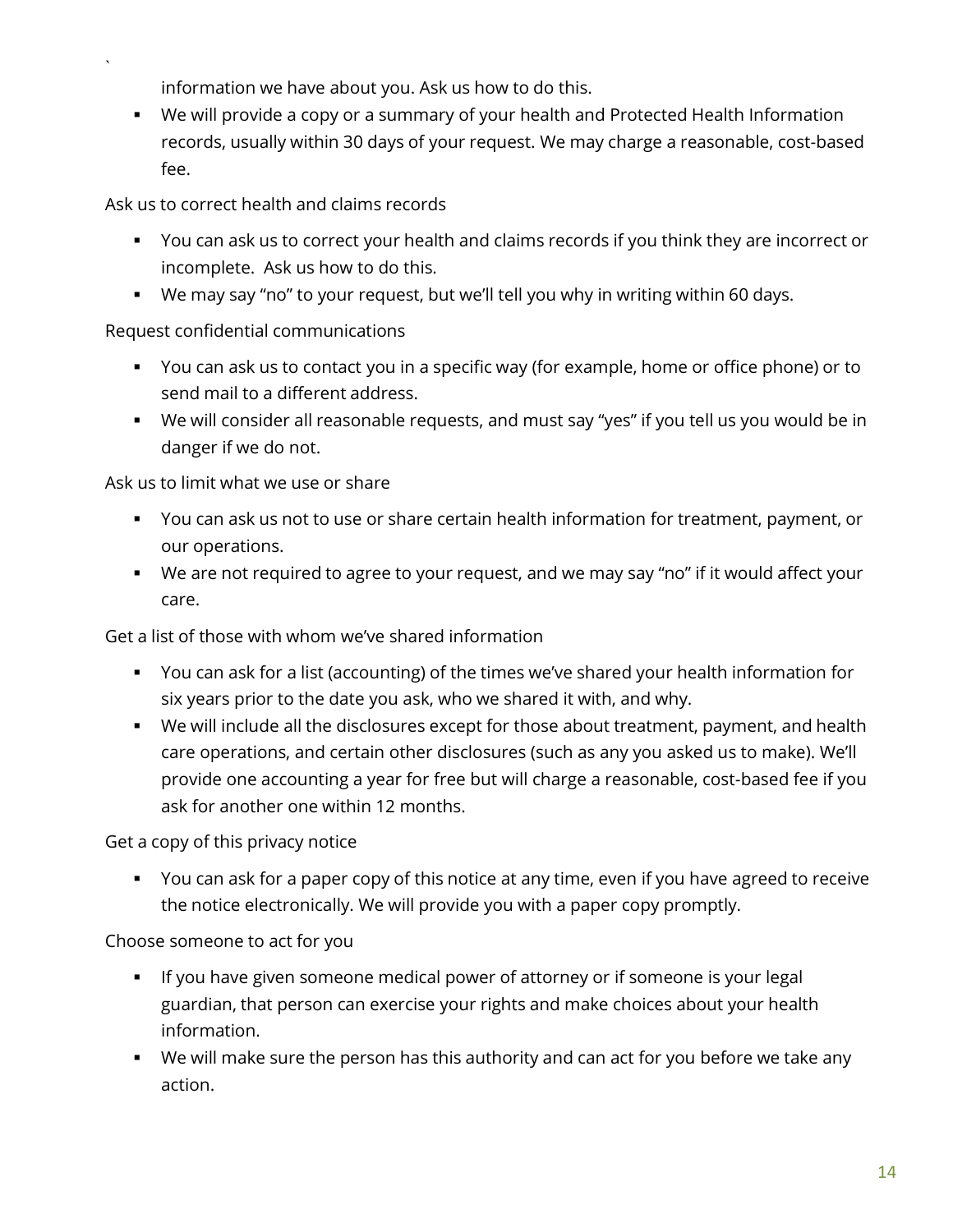$\mathbf{v} = \mathbf{v}$ File a complaint if you feel your rights are violated

- You can complain if you feel we have violated your rights by contacting us using the information on page 1.
- You can file a complaint with the U.S. Department of Health and Human Services Office for Civil Rights by sending a letter to 200 Independence Avenue, S.W., Washington, D.C.
- 20201, calling 1-877-696-6775, or visiting www.hhs.gov/ocr/privacy/hipaa/complaints/.
- We will not retaliate against you for filing a complaint.

#### Your Choices

For certain health information, you can tell us your choices about what we share. If you have a clear preference for how we share your information in the situations described below, talk to us. Tell us what you want us to do, and we will follow your instructions.

In these cases, you have both the right and choice to tell us to:

- Share information with your family, close friends, or others involved in payment for your care
- Share information in a disaster relief situation

### If you are not able to tell us your preference, for example if you are unconscious, we may go ahead and share your information if we believe it is in your best interest. We may also share your information when needed to lessen a serious and imminent threat to health or safety.

In these cases we never share your information unless you give us written permission:

- **Marketing purposes**
- **Sale of your information**

#### Our Uses and Disclosures

How do we typically use or share your health information? We typically use or share your health information in the following ways.

#### Help manage the health care treatment you receive

We can use your health information and share it with professionals who are treating you.

#### Run our organization

- We can use and disclose your information to run our organization and contact you when necessary.
- We are not allowed to use genetic information to decide whether we will give you coverage and the price of that coverage. This does not apply to long term care plans. Example: We use health information about you to develop better services for you.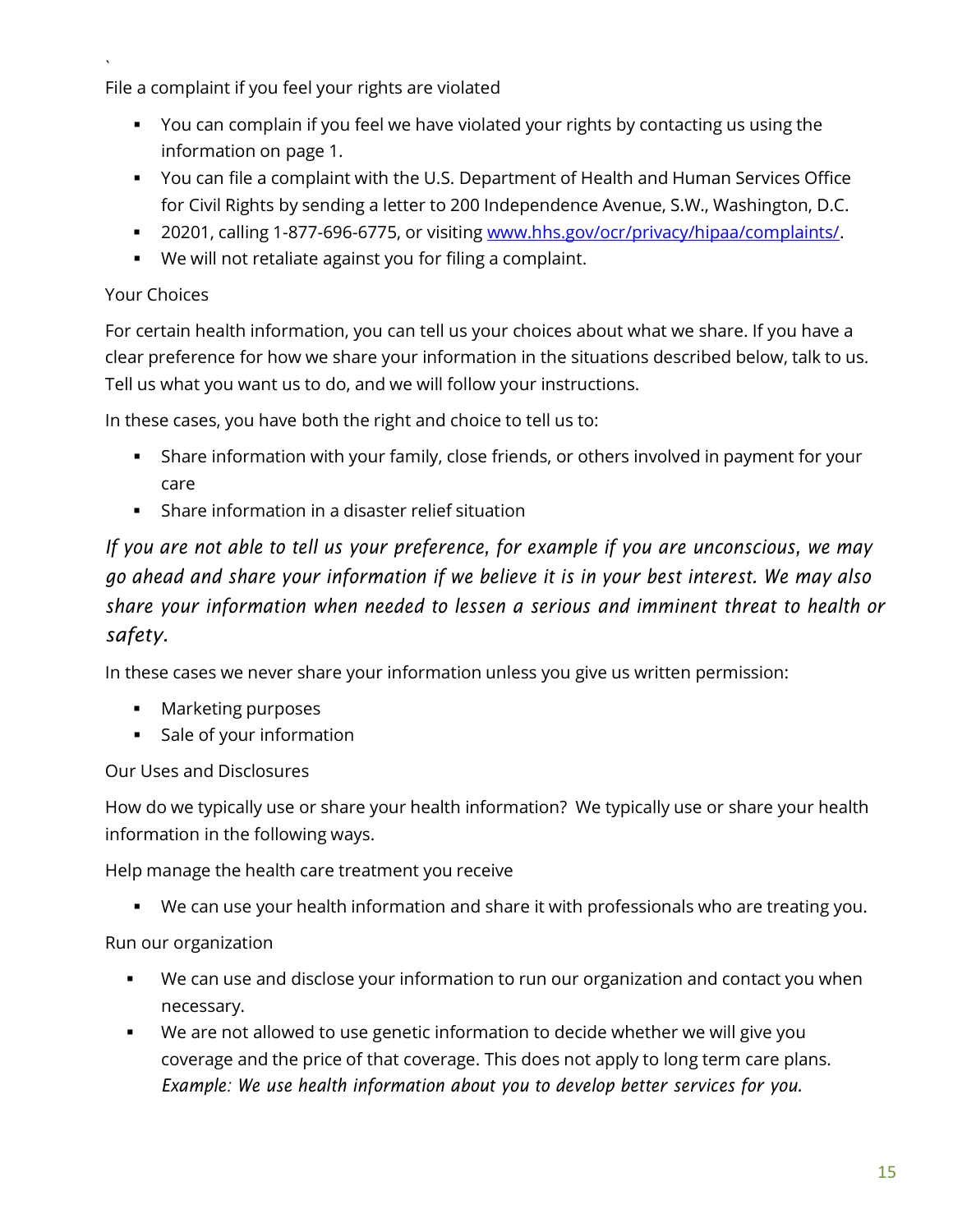Pay for your health services

 $\mathbf{v} = \mathbf{v}$ 

 We can use and disclose your health information as we pay for your health services. Example: We share information about you with your dental plan to coordinate payment for your dental work.

#### Administer your plan

 We may disclose your health information to your health plan sponsor for plan administration.

Example: Your company contracts with us to provide a health plan, and we provide your company with certain statistics to explain the premiums we charge.

How else can we use or share your health information?

We are allowed or required to share your information in other ways – usually in ways that contribute to the public good, such as public health and research. We have to meet many conditions in the law before we can share your information for these purposes. For more information see: www.hhs.gov/ocr/privacy/hipaa/understanding/consumers/index.html.

Help with public health and safety issues

We can share health information about you for certain situations such as:

- **Preventing disease**
- **Preventing or reducing a serious threat to anyone's health or safety**

#### Do research

We can use or share your information for health research.

#### Comply with the law

We will share information about you if state or federal laws require it, including with the Department of Health and Human Services if it wants to see that we're complying with federal privacy law.

Address workers' compensation, law enforcement, and other government requests

We can use or share health information about you:

- **For workers' compensation claims**
- For law enforcement purposes or with a law enforcement official
- With health oversight agencies for activities authorized by law
- For special government functions such as military, national security, and presidential
- **Protective services**

Respond to lawsuits and legal actions